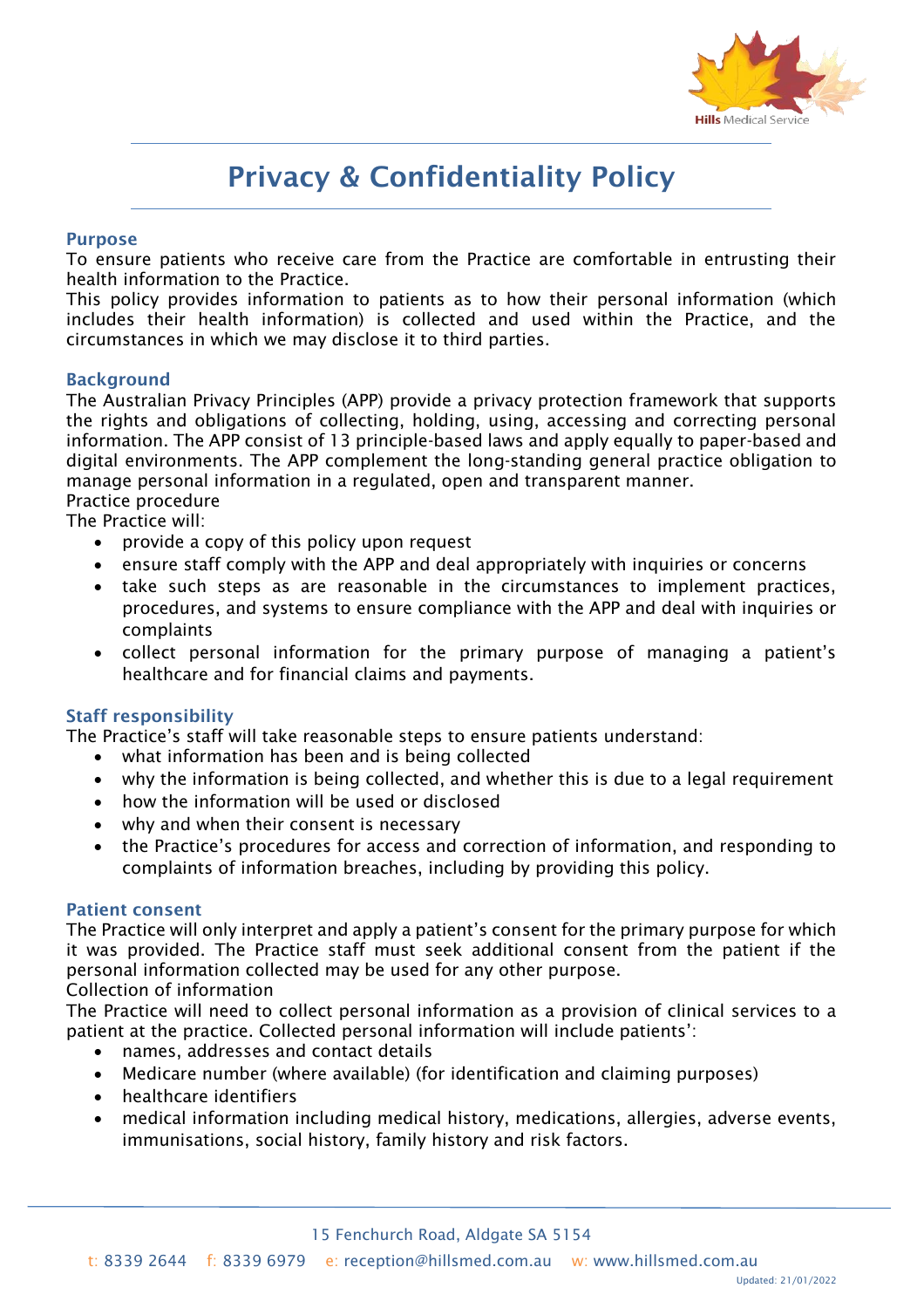

Patient's personal information may be held at the Practice in various forms:

- as paper records
- as electronic records
- as visual x-rays, CT scans, videos and photos
- as audio recordings.

Adapted from The Royal Australian College of General Practitioners APP privacy policy: Managing patient health information August 2014.

The Practice's procedure for collecting personal information is set out below:

Practice staff collect patients' personal and demographic information via registration when patients present to the Practice for the first time. Patients are encouraged to pay attention to the collection statement attached to/within the form and information about the management of collected information and patient privacy.

During the course of providing medical services, the Practice's healthcare practitioners will consequently collect further personal information. Personal information may also be collected from the patient's guardian or responsible person (where practicable and necessary), or from any other involved healthcare specialists. The Practice holds all personal information securely, whether in electronic format, in protected information systems or in hard copy format in a secured environment.

# Use and disclosure of information

Personal information will only be used for the purpose of providing medical services and for claims and payments, unless otherwise consented to. Some disclosure may occur to third parties engaged by or for the Practice for business purposes, such as accreditation or for the provision of information technology. These third parties are required to comply with this policy. The Practice will inform the patient where there is a statutory requirement to disclose certain personal information (for example, some diseases require mandatory notification). The Practice will not disclose personal information to any third party other than in the course of providing medical services, without full disclosure to the patient or the recipient, the reason for the information transfer and full consent from the patient.

The Practice will not disclose personal information to anyone outside Australia without need and without patient consent.

Exceptions to disclose without patient consent are where the information is:

- required by law
- necessary to lessen or prevent a serious threat to a patient's life, health or safety or public health or safety, or it is impractical to obtain the patient's consent to assist in locating a missing person
- to establish, exercise or defend an equitable claim
- for the purpose of a confidential dispute resolution process.

The Practice will not use any personal information in relation to direct marketing to a patient without that patient's express consent. Patients may opt-out of direct marketing at any time by notifying the Practice in writing.

The Practice evaluates all unsolicited information it receives to decide if it should be kept, acted on or destroyed.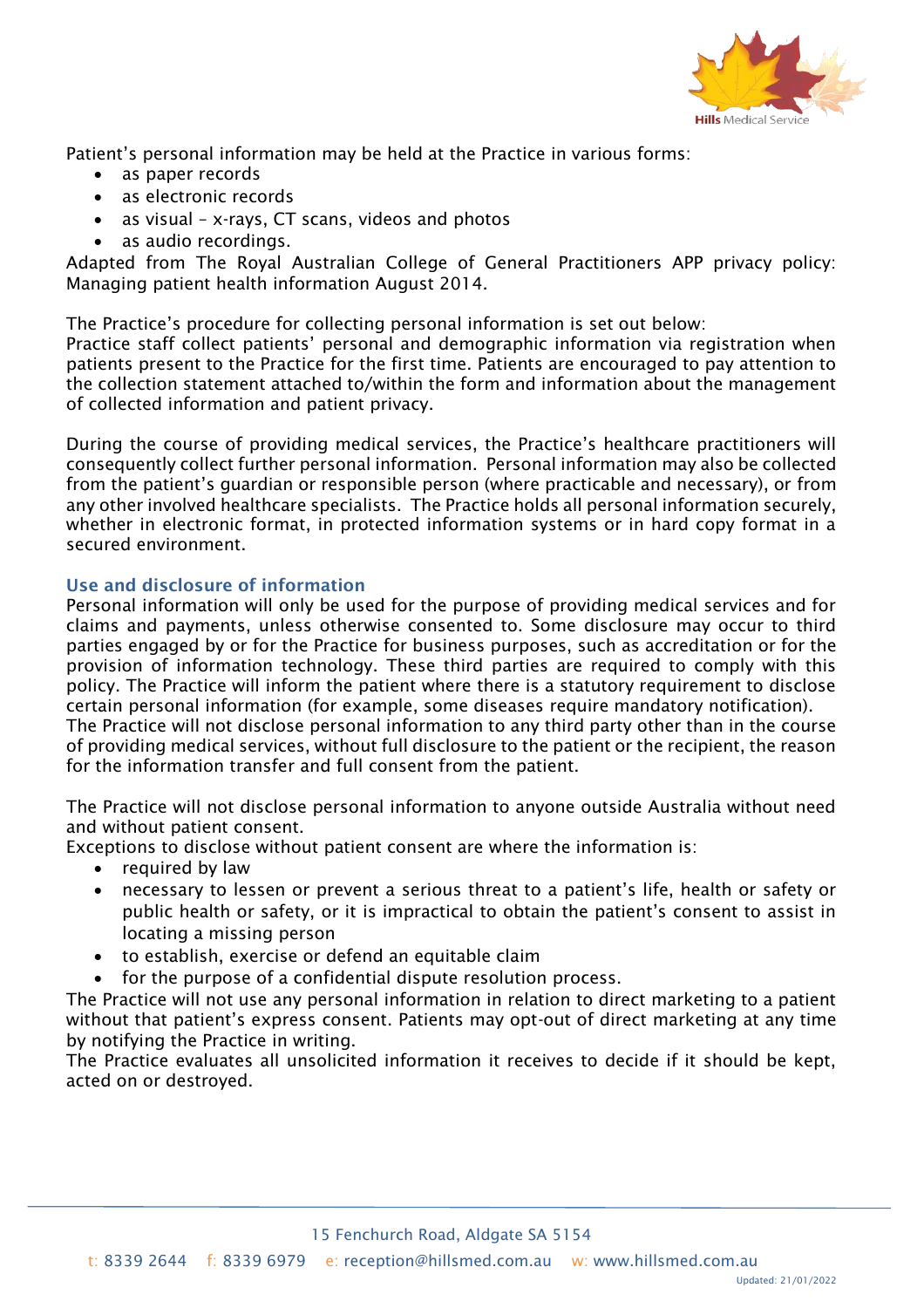

#### Access, corrections and privacy concerns

The Practice acknowledges patients may request access to their medical records. Patients are encouraged to make this request in writing, and the Practice will respond within a reasonable time. We can provide you with a form to make this request.

The Practice will take reasonable steps to correct personal information where it is satisfied they are not accurate or up to date.

From time to time, the Practice will ask patients to verify the personal information held by the Practice is correct and up to date. Patients may also request the Practice corrects or updates their information, and patients should make such requests in writing.

The Practice takes complaints and concerns about the privacy of patients' personal information seriously. Patients should express any privacy concerns in writing to our Privacy Officer. The Practice will then attempt to resolve it in accordance with its complaint resolution procedure.

# Management of medical records

# Confidentiality

A confidential document includes any document that links identifying information, (for instance name, date of birth or address) with personal information about that person, (for instance account details, Medicare number, and any health related information). Examples of confidential documents include pathology results, recall letters, lists of patients generated for recall, signed assignment forms, memos to doctors requesting scripts or reports etc.

# *Policy: All records and communications pertaining to patients are treated as confidential.*

Medical records and other files containing patient information are not stored or left in areas where members of the public have unrestricted access. Records are not left open so that third parties can glance at confidential information about other patients.

Likewise, computers, faxes and printers are not available in areas where the public have unrestricted access and are protected by password access.

All staff must be aware of confidentiality requirements and recognise significant breaches of confidentiality as a "dismissible offence".

#### Handling of Files and Security

Each patient record is stored securely within the storage room of the surgery. The records of all "active" patients can be easily retrieved by authorised staff when required.

- The doctors, reception and management staff are all authorised to handle and manage patient confidential information.
- Reception Staff are not required, (or permitted) to read the medical record in order to be familiar with the patient's medical history.
- Cleaning and maintenance Staff are not required (or permitted) to handle confidential documents.